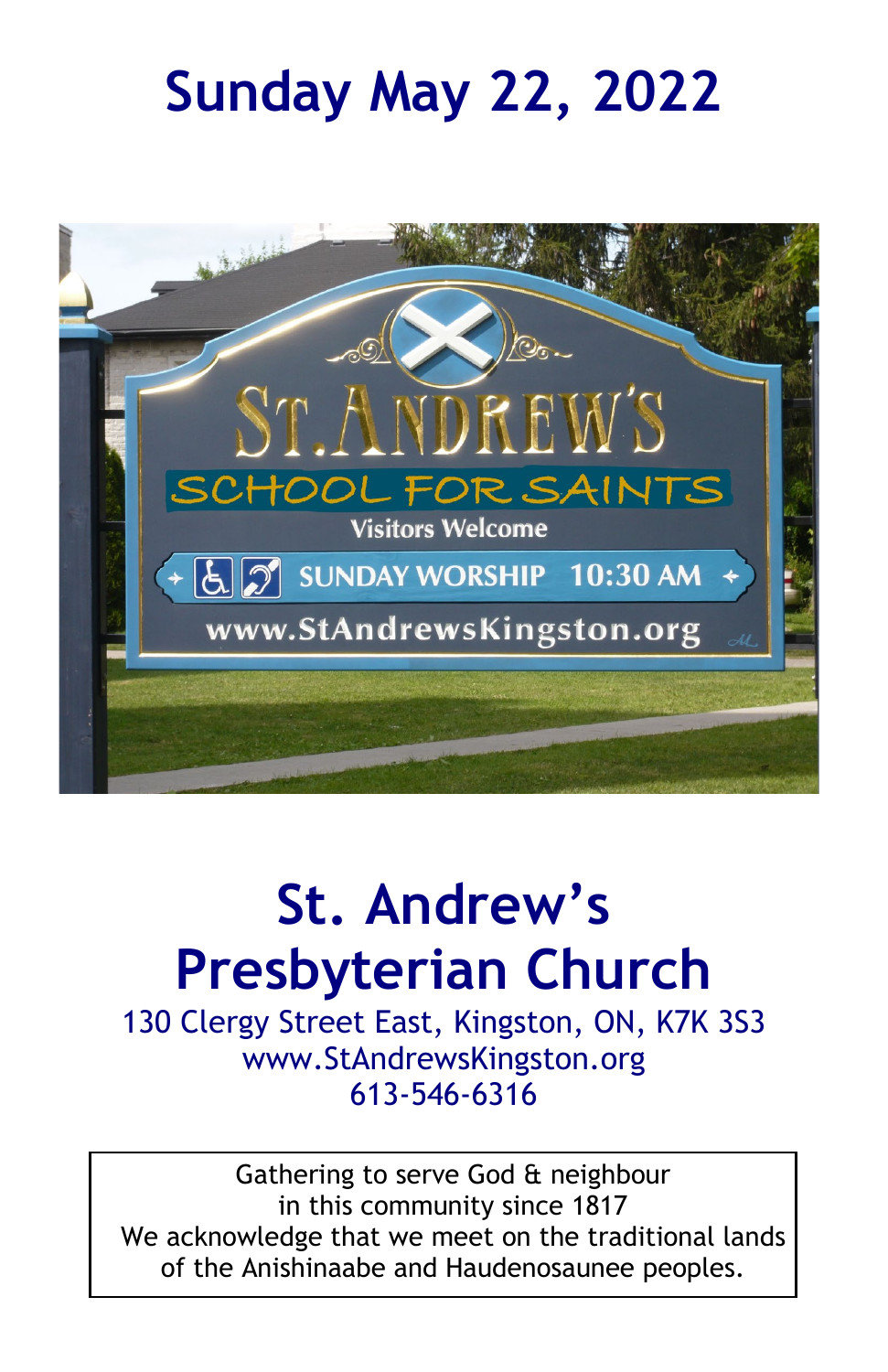## *ORDER OF SERVICE*

| <b>Preludes</b>                      | <b>Trumpet Sonata</b>                                                          | <b>Henry Purcell</b>  |     |  |  |
|--------------------------------------|--------------------------------------------------------------------------------|-----------------------|-----|--|--|
|                                      | <b>Trumpet Voluntary</b>                                                       | <b>Thomas Dupuis</b>  |     |  |  |
|                                      | <b>Trumpet Tune</b>                                                            | Antony Holborne       |     |  |  |
| <b>Entry of the Bible</b>            |                                                                                |                       |     |  |  |
| <b>Call to Worship</b>               |                                                                                |                       |     |  |  |
| <b>Hymn</b>                          | The Lord's my light                                                            | $(vs 1-4,6)$          | 15  |  |  |
|                                      | who shall make me dismayed?                                                    |                       |     |  |  |
| <b>Prayer of Approach</b>            |                                                                                |                       |     |  |  |
| The Lord's Prayer                    |                                                                                | see insert            |     |  |  |
| <b>Greetings &amp; Announcements</b> |                                                                                |                       |     |  |  |
| <b>Hymn</b>                          | Lead me, Jesus, I will follow                                                  | (x3)                  | 646 |  |  |
|                                      | teach me, Jesus, to be loving                                                  |                       |     |  |  |
| <b>Time With Children</b>            |                                                                                |                       |     |  |  |
|                                      |                                                                                |                       |     |  |  |
| <b>Scripture Lessons</b>             | Deuteronomy 6:4-7                                                              | Eva B.                |     |  |  |
|                                      | Mark 1:21-28                                                                   |                       |     |  |  |
|                                      | Romans 12:1-2                                                                  |                       |     |  |  |
|                                      | 1 Corinthians 1:1-9                                                            |                       |     |  |  |
| Anthem                               | Teach me, O Lord                                                               | <b>Thomas Attwood</b> |     |  |  |
| <b>Sermon</b>                        | Images of the Church                                                           |                       |     |  |  |
|                                      | 4) A School for Saints                                                         |                       |     |  |  |
| <b>Hymn</b>                          | Spirit of God, descend upon my heart                                           | 382                   |     |  |  |
|                                      | teach me to feel that thou art always nigh                                     |                       |     |  |  |
|                                      |                                                                                |                       |     |  |  |
|                                      | <b>Prayers of Thanksgiving, Intercession and Dedication</b>                    |                       |     |  |  |
| <b>Doxology</b>                      | Praise God from whom all blessings flow                                        | 830                   |     |  |  |
| <b>Hymn</b>                          | Called as partners in Christ's service<br>reconciling folk on earth (vs.1,2,4) |                       | 587 |  |  |
| <b>Benediction and Choral Amen</b>   |                                                                                |                       |     |  |  |
| <b>Postlude</b>                      | <b>Trumpet Voluntary</b>                                                       | Jeremiah Clarke       |     |  |  |
|                                      |                                                                                |                       |     |  |  |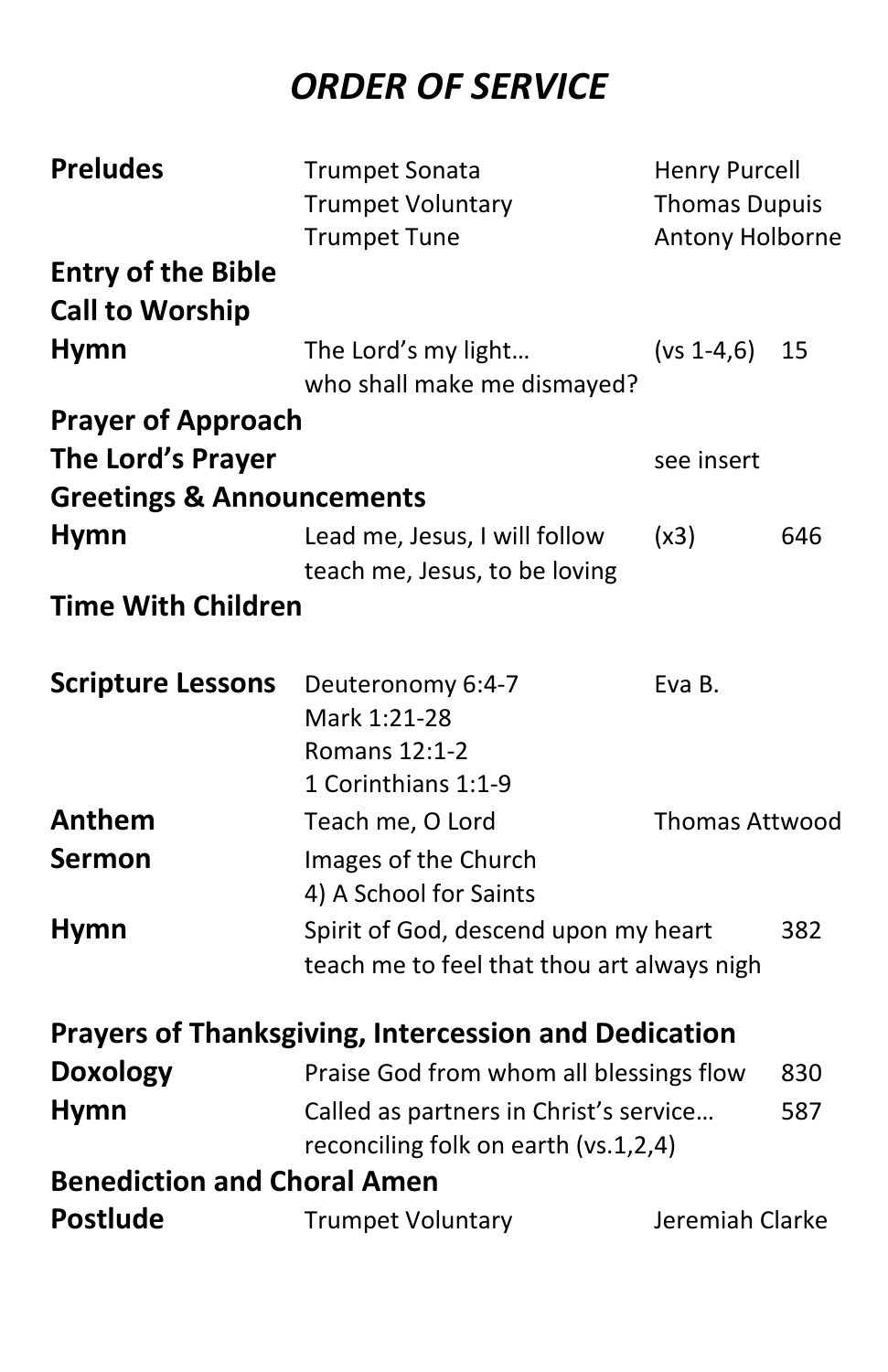#### **The Lord's Prayer**

Our Father, who art in heaven, hallowed be thy name. Thy kingdom come, thy will be done, on earth as it is in heaven. Give us this day our daily bread. Forgive us our debts as we forgive our debtors.

And lead us not into temptation but deliver us from evil,

for thine is the kingdom, the power and the glory, for ever. Amen

### **SCRIPTURE LESSOONS**

#### **Deuteronomy 6:4-7**

Hear, O Israel: The Lord is our God, the Lord alone. You shall love the Lord your God with all your heart, and with all your soul, and with all your might. Keep these words that I am commanding you today in your heart. Recite them to your children and talk about them when you are at home and when you are away, when you lie down and when you rise.

#### **Mark 1:21-28**

They went to Capernaum; and when the sabbath came, he entered the synagogue and taught. They were astounded at his teaching, for he taught them as one having authority, and not as the scribes. Just then there was in their synagogue a man with an unclean spirit, and he cried out, 'What have you to do with us, Jesus of Nazareth? Have you come to destroy us? I know who you are, the Holy One of God.' But Jesus rebuked him, saying, 'Be silent, and come out of him!' And the unclean spirit, throwing him into convulsions and crying with a loud voice, came out of him. They were all amazed, and they kept on asking one another, 'What is this? A new teaching—with authority! He commands even the unclean spirits, and they obey him.' At once his fame began to spread throughout the surrounding region of Galilee.

#### **Romans 12:1-2**

I appeal to you therefore, brothers and sisters, by the mercies of God, to present your bodies as a living sacrifice, holy and acceptable to God, which is your spiritual worship. Do not be conformed to this world, but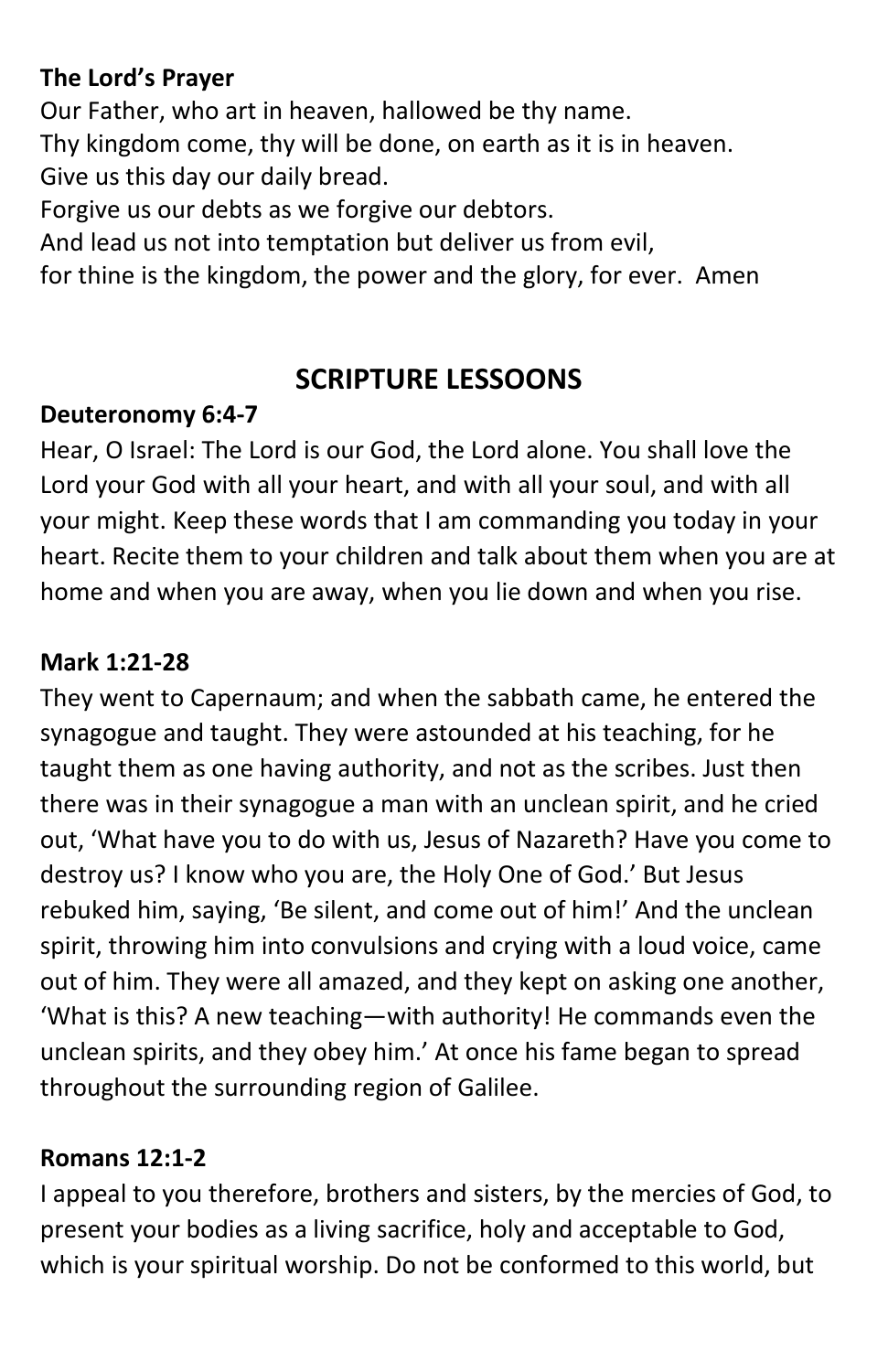be transformed by the renewing of your minds, so that you may discern what is the will of God—what is good and acceptable and perfect.

#### **1 Corinthians 1:1-9**

Paul, called to be an apostle of Christ Jesus by the will of God, and our brother Sosthenes, to the church of God that is in Corinth, to those who are sanctified in Christ Jesus, called to be saints, together with all those who in every place call on the name of our Lord Jesus Christ, both their Lord and ours:

Grace to you and peace from God our Father and the Lord Jesus Christ.

I give thanks to my God always for you because of the grace of God that has been given you in Christ Jesus, for in every way you have been enriched in him, in speech and knowledge of every kind— just as the testimony of Christ has been strengthened among you— so that you are not lacking in any spiritual gift as you wait for the revealing of our Lord Jesus Christ. He will also strengthen you to the end, so that you may be blameless on the day of our Lord Jesus Christ. God is faithful; by him you were called into the fellowship of his Son, Jesus Christ our Lord.

## **NOTES FROM THE DIRECTOR OF MUSIC**

Praise the Lord with the sound of the trumpet. Today I would like to make use of the five different trumpet stops on our organ. The trumpet has had an interesting evolution from the ram's horn of ancient times to the modern valved brass trumpet. For centuries the trumpet stop on the organ has had interesting transformations in an attempt to mimic the sound of an actual trumpet. I am lucky to have five different trumpet stops to use: lucky because not only do I have a nice variety of sounds to work with, but lucky to be able to use another trumpet stop if one malfunctions. The trumpet pipe has a tiny brass reed inside which sometimes gets clogged with a bit of dust, or gets out of adjustment with changing temperatures and humidity. They are by far the most troublesome organ pipe to deal with – but well worth the extra attention.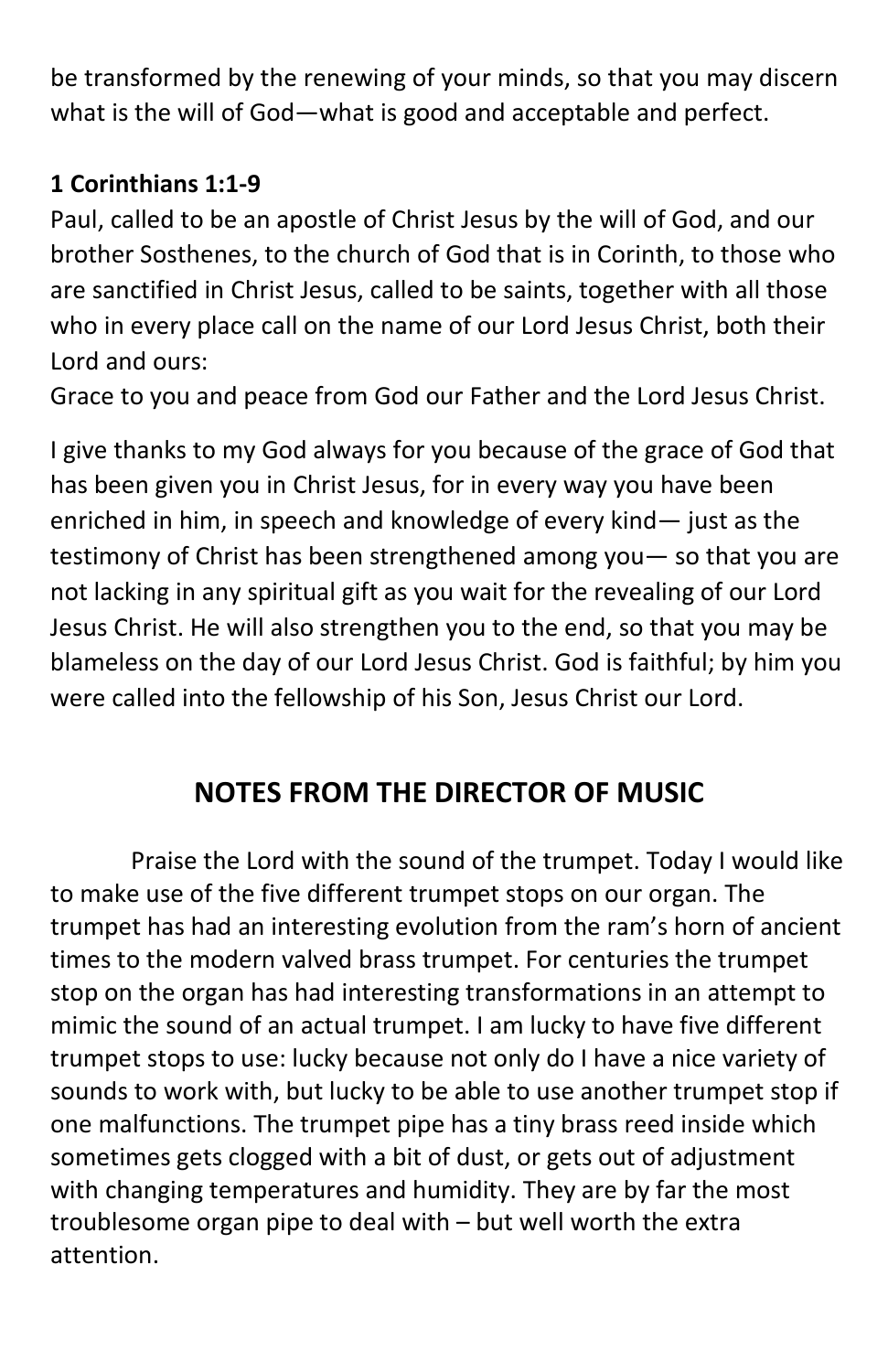Last week I played a piece by Jeremiah Clarke and mentioned that the famous "Trumpet Voluntary" was mistakenly attributed to Henry Purcell. Today I would like to begin with an actual trumpet piece by Henry Purcell (1659-1695) and end with the very familiar "Trumpet Voluntary" by Jeremiah Clarke (1658-1695). Notice that these two gentlemen were born and then died at the same time. To muddy the waters a bit, my third **Prelude,** by Antony Holborne (1584-1602), begins exactly the same as Clark's Voluntary; which leads me to wonder if Clark stole the theme. The trumpet has had a variety of uses over the years and the bugle in the military has been an important one. We hear a bit of the bugle in the second **Prelude** which composed by Thomas Sanders Dupuis about a hundred years after the other gentlemen. A bit later, Thomas Attwood (1765-1838) composed today's **Anthem.** Attwood skillfully made the most out of a short text.

#### *Anthem*

Teach me, O Lord, the way of thy statutes; and I shall keep it unto the end.

*Psalm 119:33*

## **ANNOUNCEMENTS**

#### **New Pulpit Fall**

A small group of quilters from the church gathered this spring to make the new pulpit fall hanging in the church today. It is called "The Path" and represents not only the path Jesus followed to the cross and resurrection, but also the journey Christians make in faith through this world into the next. We thank the artists – Anne-Marie, Kathleen, Lori-Kim and Susanne!

#### **Mid-Week Worship**

Wednesday, May 25, 7:30 p.m. A time of song and prayer in the tradition of the Taizé community. Led by Susanne and Wendy. <https://us02web.zoom.us/j/82464811989>

#### **Celebration of Andrew's Ministry**

At the last meeting, Session informed Andrew that there will be a congregational reception at St. Andrew's on Saturday, May 28, 2:00-4:00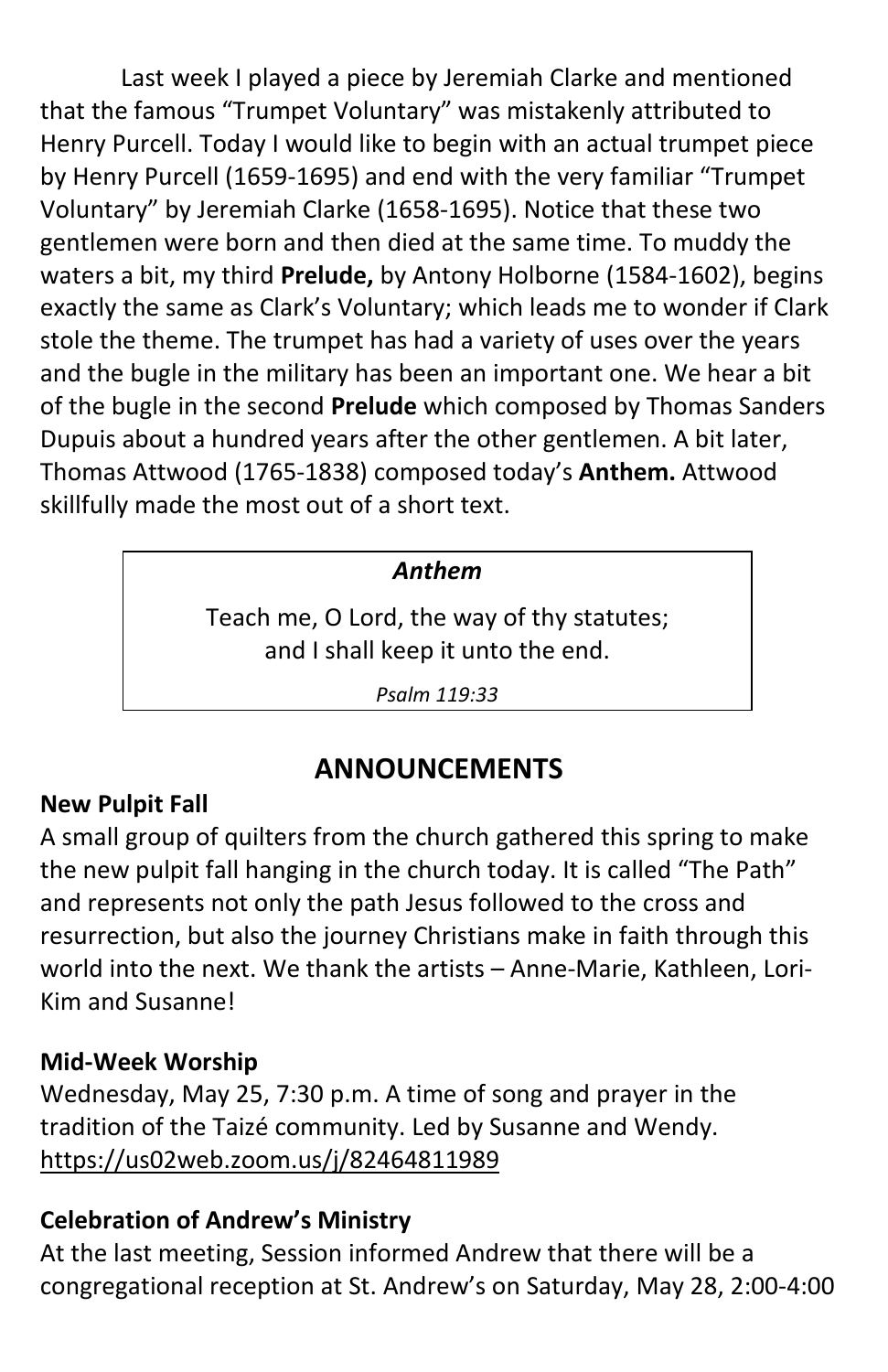to recognize his leadership, dedication and friendship over the past 8 years. We will begin with a short programme in the sanctuary, followed by tea in the hall and on the lawn. By now you should have received an email or letter with details. Please contact the office for more info.

## **ALSO**

#### **Saturday June 4** – **RCCO concert**

Starting at noon, a concert by various local organists, including our own John Hall, here in the sanctuary of St. Andrew's. More details to follow.

## **WAYS TO CONTRIBUTE AND REACH OUT**

#### **Flowers in the Sanctuary**

If you would like to contribute flowers (or plants) for a Sunday between May and August, please contact Wendy Worling for details at: w.worling@sympatico.ca

#### **Food Basket**

Remembering neighbours in need, we have resumed collecting foodstuffs for distribution through the Partners In Mission food bank. You are invited to bring a contribution on Sunday mornings. Once a month Ed Brash makes a delivery to the food bank.

#### **Circle of Prayer**

This team of St. Andrew's members is ready to add their prayers to yours. Please send requests in full confidence to our co-ordinator Dorothy at [dotmessenger@gmail.com](mailto:dotmessenger@gmail.com)

#### **St. Andrew's 2022-23 Special Mission Partners**

You are invited to add a designated portion of your offerings to support Local - Camp IAWAH, Momentum Campus Ministries, Habitat for Humanity, Prison Ministries Salvation Army

National - Arise Ministries (individuals involved in the sex trade), Flora House (Winnipeg First Nations after-school programme), Presbyterian College Montréal (theological education)

International - Equipping Leaders in the Middle East (Beirut), PWS&D, SAT 7 (gospel satellite broadcasting)

*Just mark 'Mission' on your envelope, or PAR directions to our bookkeeper.*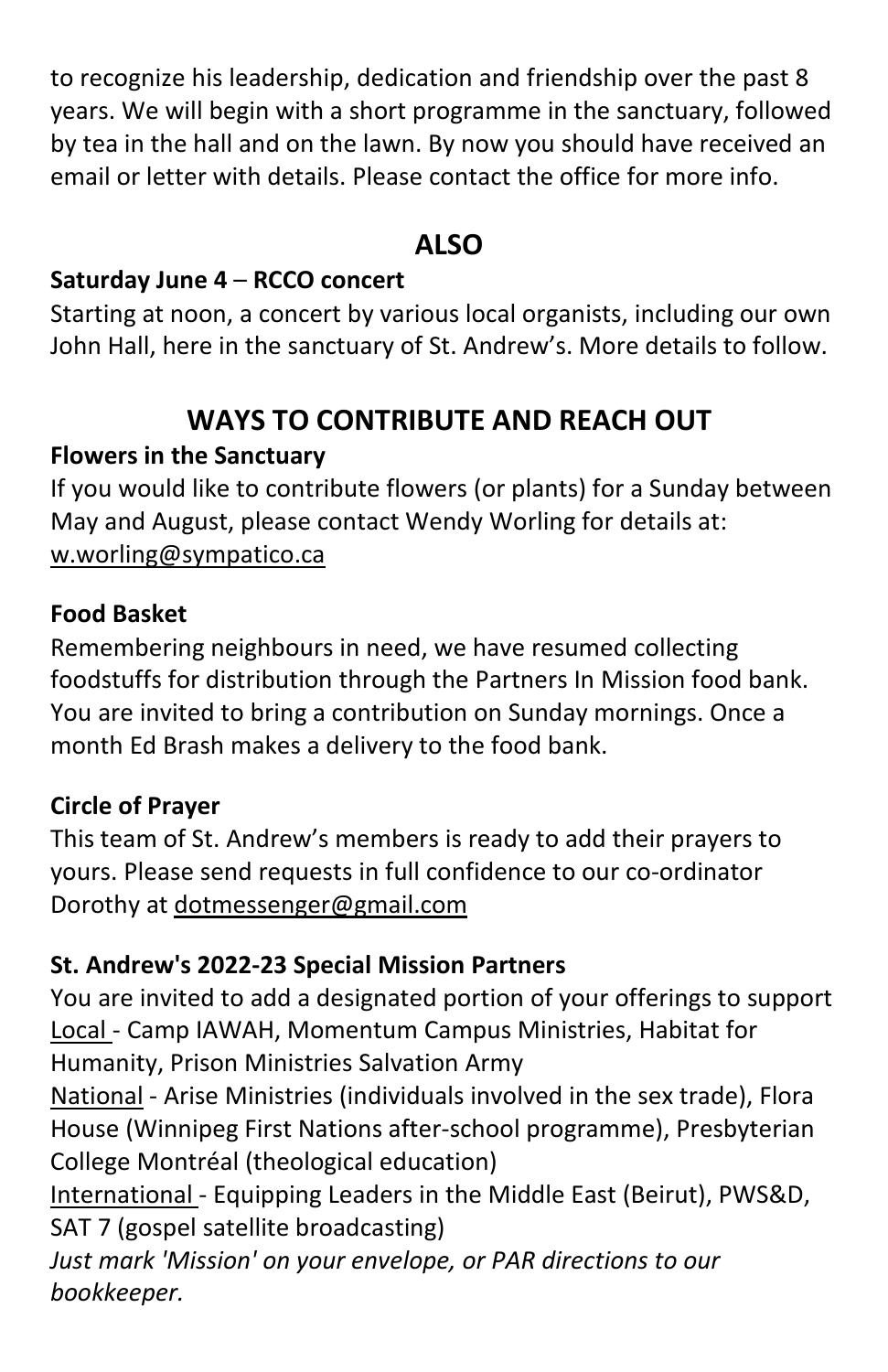#### **Engage in Advocacy**

A letter-writing resource is now available to help individuals and churches engage in advocacy on six important social issues which The Presbyterian Church in Canada has endorsed as part of its participation in God's mission in the world – from climate justice, to just treatment of Palestinian children, to Missing and Murdered Indigenous Women Calls for Justice. More information and a template are at: https://presbyterian.ca/resources/advocacy/

#### **General Assembly**



2022 GENERAL ASSEMBLY

The 2022 General Assembly will be online from June 5 until June 8. This virtual gathering provides an opportunity for the church to consider matters affecting the ministry and mission of our denomination. All the reports being considered are available at https://presbyterian.ca/gao/ga2022/ You can watch the live stream on YouTube! It begins with opening worship on Sunday, June

5, at 2:00 p.m. with a sermon by the Rev. Dr. Daniel Scott, the outgoing Moderator. There will be worship each morning also. Subscribe to the PCC's YouTube channel to be notified when live streaming begins https://www.youtube.com/presvideo/UCT0xUEEk3UOk3hIKkSn9OuQ

### **SERVING THIS MORNING**

| <b>Beadle:</b>           |  |  |  |
|--------------------------|--|--|--|
| Livestreaming:           |  |  |  |
| <b>Ushers this week:</b> |  |  |  |
| <b>Ushers May 29:</b>    |  |  |  |

Larry M. Benjamin dO-V. John S., Philippe G. Rory W., Susanne C-J.

| <b>Financial Review to April 30, 2022</b> | <b>Budgeted</b> | <b>Received</b> |
|-------------------------------------------|-----------------|-----------------|
| <b>General Offerings</b>                  | \$78,893        | \$73,901        |
| <b>Designated Mission Offerings</b>       | \$6,500         | \$5,097         |
| Ukraine Special Offering                  |                 | \$900           |